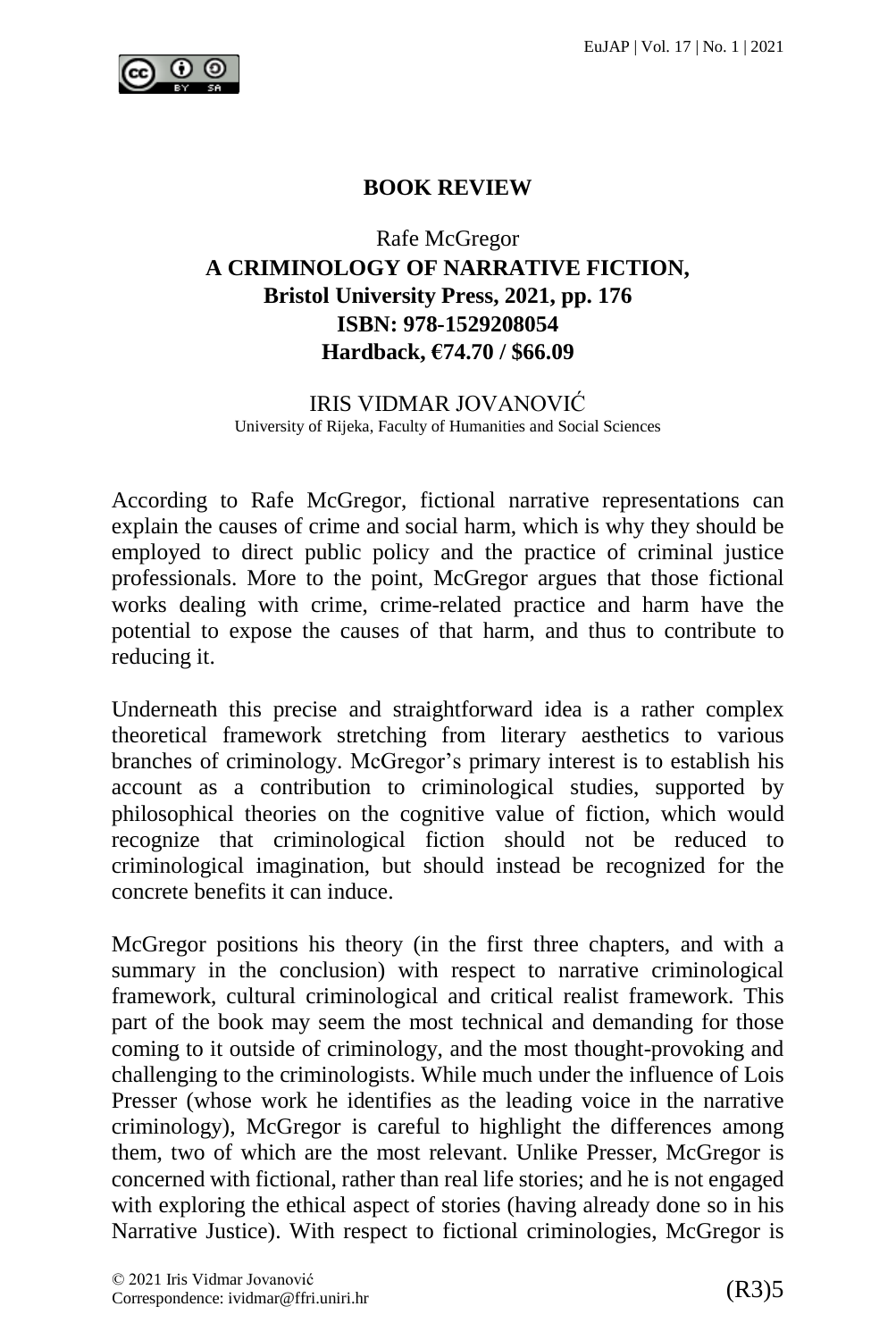(chapter 3) very detailed in comparing and contrasting his work to the one done within the cultural criminological framework by Jon Frauley, Nicole Rafter and Vincenzo Ruggiero.

McGregor analyses three epistemic roles for narrative fiction in criminological inquiry. The semiotic one refers to narrative fiction providing knowledge of the production and reception of representations of crime and its control; fiction's pedagogical role is to facilitate, augment, or enhance the communication of criminological knowledge and its etiological role relates to providing knowledge of the causes of crime or social harm in virtue of providing phenomenological, counterfactual and mimetic knowledge (more on this below). For the most part, McGregor is interested in fiction's etiological role, claiming that only those works which are imbued with such value can contribute to crime reduction. The crucial issue then is to explain which works in fact have such a value.

The other theoretical line in McGregor's theory is his presupposing (rather than arguing in favor of) the doctrine of literary cognitivism, the view that narrative literary fiction is a source of knowledge. McGregor has already established himself as a fervent advocator of this theory and in this book he applies his bent of the theory to particular case studies: an array of works he takes to exemplify his take on the narrative fiction's contribution to criminology. As McGregor sees it, there are three types of knowledge available in works of fiction, transferable to three types of values. First, phenomenological value is the value of the representation of the subjective experience of offenders derived from the capacity of literary works to convey the phenomenological knowledge of what is like to be a perpetrator of a certain crime. Second, literary fictions have counterfactual value defined as the extent to which a given work "provides knowledge of reality by means of exploring alternatives to that reality" (91). Third, mimetic value relates to the representation's capacity to provide knowledge of the everyday reality, primarily, as McGregor argues, the type of knowledge that is not available "to nonfictional representations for reasons of access, ethics or law" (113).

On McGregor's view, there are three types of crime that can be exposed through fiction: state, ordinary, and organized. To this is also related a three-partite division of modes of representations: literary, cinematic and hybrid. Although there is no necessary relation among the criminological values and modes of representation, in the sense that all values are available through all forms of representations, there is a stronger relation between cinematic mode of representation and mimetic knowledge. Elaborating on that claim is the topic of the penultimate chapter, where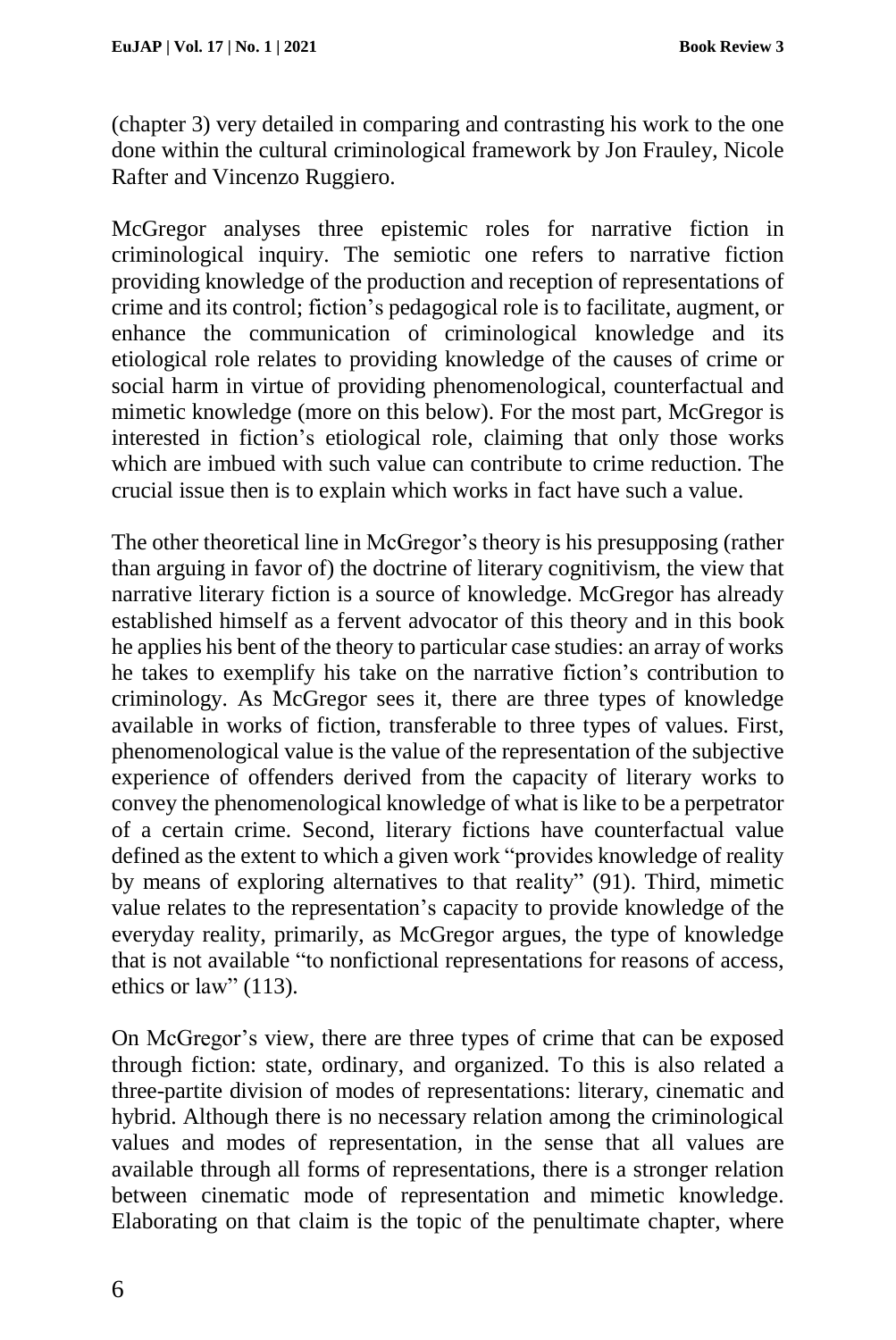McGregor engages with Berys Gaut and Greg Currie's theories on film and the types of realism film can advance.

Chapters five to seven are dedicated to exemplifying McGregor's theoretical claims regarding criminological fiction by extensive, informative and thought-provoking analysis of the case studies, all of which are taken from the popular culture rather than high art domain examples include novels (e.g. Martin Amis' *The Zone of Interest*), films (*Miami Vice, No Country for Old Men*) and series (ITV's *Broadchurch*). The relevance of popular culture is in particular emphasized in the chapter dealing with cinema, as McGregor invokes (echoing Noel Carroll's arguments) the accessibility of popular art. On his view, part of what makes fiction, primarily cinema, such a powerful tool for the criminological investigation and for the communication of knowledge is its immense popularity, itself a result of its availability with the masses.

The emphasis on works from popular culture is further relevant for McGregor's concerns with fiction (rather than with art in the evaluative sense) or narratives (a topic he already addressed in his *Narrative Justice*, where he argued that the fiction/non-fiction distinction is of lesser importance for the narrative's capacity to deliver phenomenological knowledge). One of the main aims he sets out for himself is to provide a space within criminology for taking fiction seriously, that is, for showing that "fiction can provide actual data that complements the data provided by traditional academic and documentary sources" (3). Such fiction's capacity is related to its giving knowledge of what certain experiences are like, in giving knowledge about the non-existent situations and detailed and accurate knowledge of everyday reality.

McGregor is aware that his arguments are "counterintuitive and (…) highly unpopular" (3) with the criminologists, and is more concerned with proving them wrong than with converting the skeptics of the cognitive benefits of fiction. Unlike some scholars who recognize similar power with crime fiction and are concerned with tracking the mimetic elements in popular works dealing with crime in order to establish their potency with respect to providing understanding of crime,<sup>1</sup> McGregor does not seem to be too concerned with the traditional notion of fiction as breaking the fidelity to the world/life constraint. This isn't necessarily a fault in the book, since many philosophers have argued that fiction is not divorced from the truth, from how things are, from the state of the world. McGregor may be right in simply building upon that foundation, pointing only in the

 $\overline{a}$ 

<sup>1</sup> A good example is Peter Swirski's *American Crime Fiction*: *A Cultural History of Nobrow Literature as Art* (2016, Palgrave Macmillan).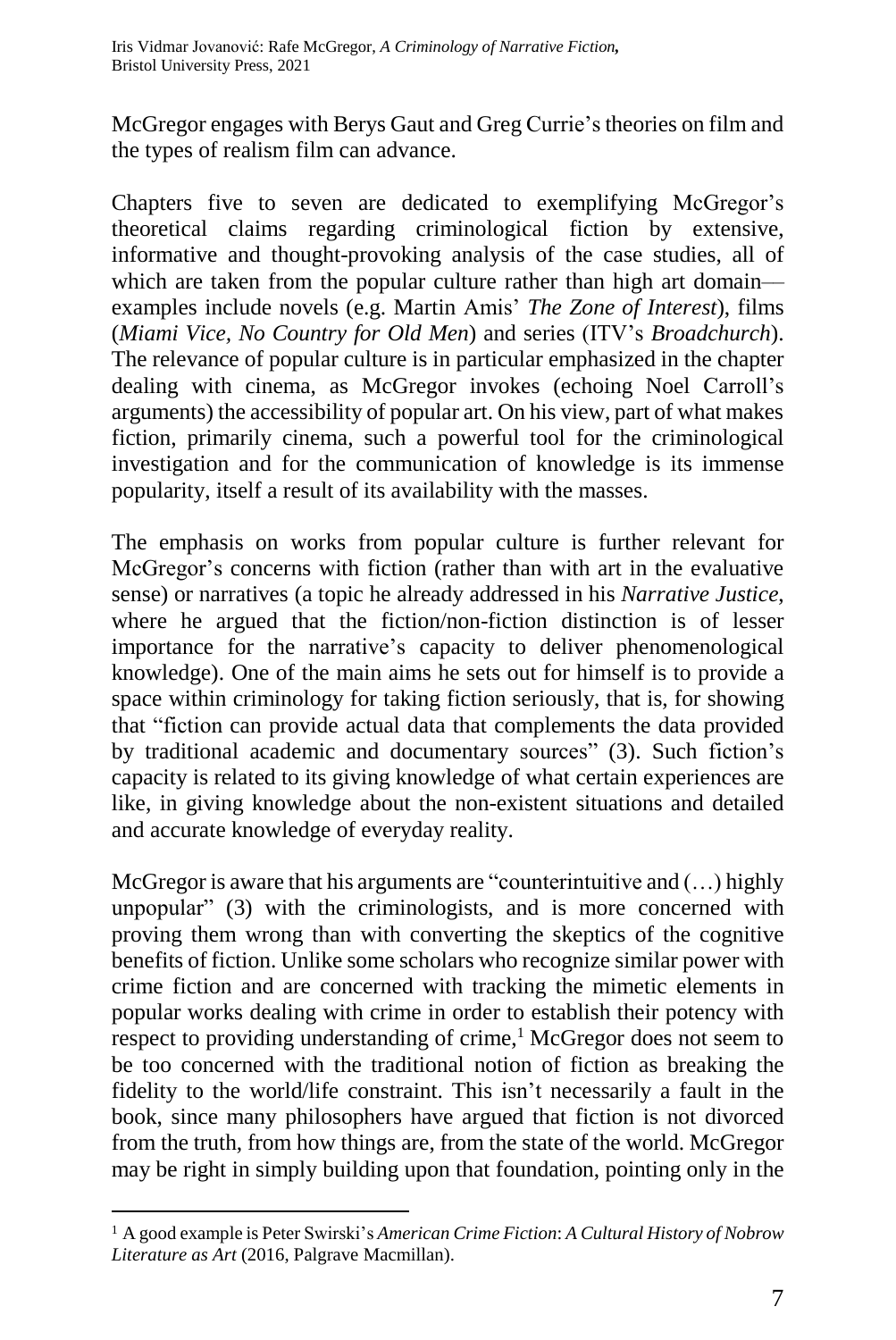penultimate chapter to the fact that some works (his example is *Beverly Hills Cop*) may have pedagogical but not etiological value, having sacrificed such value for the wider accessibility of the film. However, it is not quite obvious that this example suffices to provide means of distinguishing reliable from unreliable works (i.e. works with etiological value from those lacking it), particularly given his endorsement of the accessibility condition for the works' overall success in reaching the wider audience––a condition so crucial to his argument. In other words, it may be interesting to press McGregor on developing a more clear-cut criterion that helps differentiate between those works which transfer criminological knowledge from those which do not. For those who share McGregor's intuition, the examples he offers may be enough, particularly when supported with such masterful analysis as his account of the *Broadchurch*, where he tackles the legal issues related to rape, public prejudice related to the victims and perpetrators, and the like.

For those however who are on the fence, the book may not be sufficiently convincing, despite McGregor's insightful analysis of the representational devices employed by the works to convey knowledge he attributes to his examples. For example, I share his conviction that the fictional description of the lived experiences of the perpetrators of the crime can explain the causes of the crime,<sup>2</sup> but I am reluctant in accepting McGregor's further claim, according to which such a link (from lived experience to understanding the causes of the crime) can indeed contribute to its reduction. Not all criminological fiction is a cautionary tale and some descriptions may simply be deficient in some way, even if the work seems to have aetiological value. In addition, one may feel that McGregor is too quick to take the experience of one (fictional) character as representative of a class of people who are in some sense similar to that character, as he does in suggesting the analogy among fictional undercover cop and undercover agents in the real world. Furthermore, I wonder why McGregor does not consider the perspective of a victim of a crime as in any way potent with phenomenological (what is like) and mimetic (how it is) values. Given his take on the rape case in *Broadchurch*, one would expect him to make a case for the perspective of a victim.

 $\overline{a}$ 

<sup>2</sup> In arguing this, McGregor is restating some of his arguments from his *Narrative Justice* (2018, Rowman & Littlefield), primarily the concept of the "standard mode of engagement" originally developed by Greg Currie. I criticized such approach to cognitive value of fiction in Vidmar Jovanović (2020), "Becoming Sensible: Thoughts on Rafe McGregor's Narrative Justice", *The Journal of Aesthetic Education*. I will not restate my arguments here for reasons of space, though I think they apply with even greater force, given McGregor's focus on fiction.